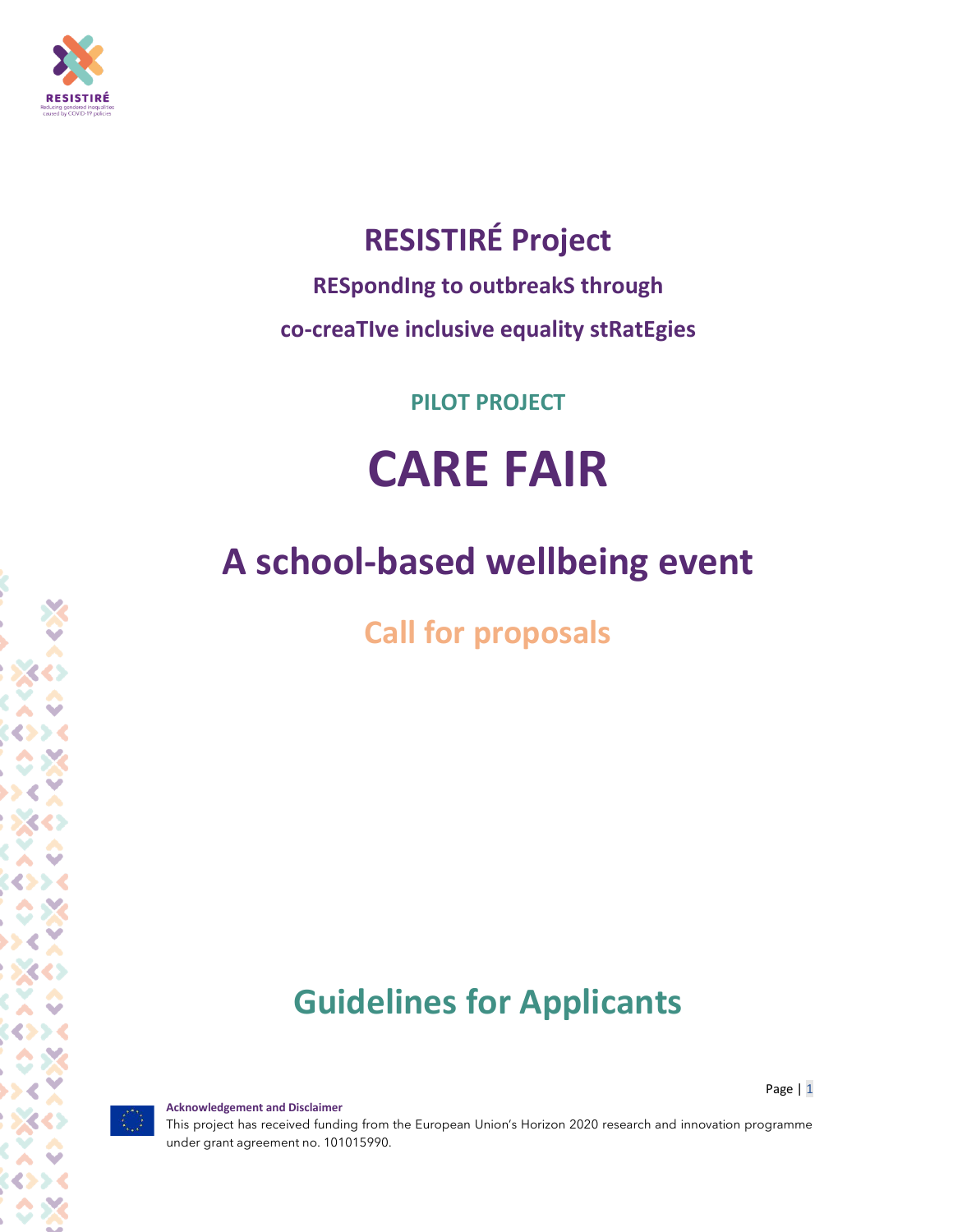

## ABOUT RESISTIRÉ: Objectives and Conceptual Framework

RESISTIRÉ (Responding to outbreaks through co-creative inclusive equality strategies and collaboration) is a two-year project funded by EU Horizon 2020, designed to advance the understanding of gender and other inequalities caused by policy responses to the COVID-19 pandemic.

The objectives of RESISTIRÉ are:

- 1) To understand through qualitative and quantitative research the impact of policy responses to COVID-19 on behavioural, social and economic inequalities in the EU27, Serbia, Turkey and the UK
- 2) To develop and promote policy solutions that can be adopted by policy makers
- 3) To co-create innovative solutions that can be implemented by stakeholders and actors in different sectors to reduce inequalities.

These Guidelines for Applicants were conceived in the context of objective no 3.

The conceptual framework of RESISTIRE is informed by an **intersectionality** and **gender+** approach.

The term intersectionality describes how different inequality grounds, such as gender, social class, age, nationality, sexual orientation and other individual characteristics, intersect with each other and overlap<sup>1</sup>. The result of this interaction is the generation of new and different forms of inequalities<sup>2</sup>. Gender is probably the most universal inequality ground (women make up 51% of world's population)<sup>3</sup>. The gender+ approach focuses on how this specific inequality ground intersects with other inequalities<sup>4</sup>, recognising that women are not a homogeneous group and that "other axes of inequality always intersect gender"<sup>5</sup>.

After collecting and analysing policy responses and related data from a gender+ perspective (objective 1), the project worked to translate them into operational insights and co-created solutions, to mitigate the negative and unequal impacts of COVID-19 (objective 2).

This was accomplished through a co-creation phase consisting of an action-oriented analysis carried out by researchers and civil society stakeholders working together in Open studios. Open Studios are a technique developed to design policies and innovative solutions in a participatory way that brings together different expertise and participants' experience<sup>6</sup>. During Open Studios, participants analyse the current situation and depict possible improved scenarios, thereby co-creating 'better stories'. The 'better stories' identify how a given (negative) social situation can be improved. They serve to inspire and form the basis for the development of more concrete actions, such as pilot projects.

<sup>&</sup>lt;sup>1</sup> CRENSHAW, Kimberly (1989) Demarginalizing the Intersection of Race and Sex: A Black Feminist Critique of Antidiscrimination Doctrine, Feminist Theory and Antiracist Politics. University of Chicago Legal Forum 140: 139–67.

<sup>2</sup> VERLOO, M. (2013) Intersectional and cross-movement politics and policies Signs 38(4), 893–915.

<sup>&</sup>lt;sup>3</sup> BUSTELO, María (2015) Evaluation from a gender+ perspective as a key element for (re)gendering the policymaking process. Journal of Women, Politics and Policy. Special issue in Policy Making.

<sup>4</sup> Ibidem.

<sup>5</sup> This inequality ground probably the most universal one (women make up 51% of world's population).

LOMBARDO, E., MEIER, P., & VERLOO, M. (2017) Policymaking from a gender+ equality perspective. Journal of Women, Politics & Policy, 38(1), 1-19.

<sup>6</sup> BOYER B., COOK J., STEINBERG M. (2011) In Studio: Recipes for Systemic Change, Helsinki Design Lab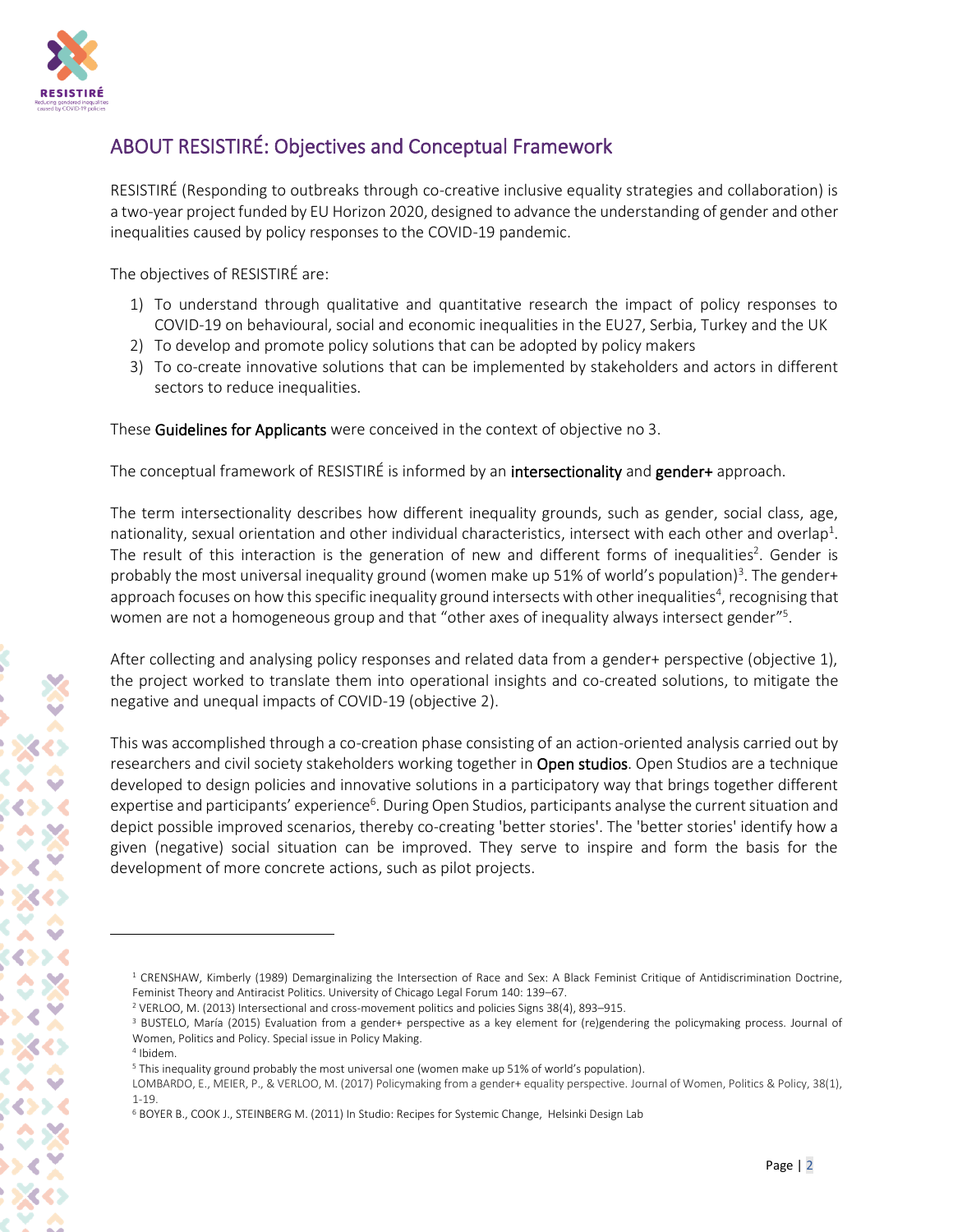

## RESISTIRÉ OPEN CALLS FOR PILOT PROJECTS

The innovative solutions identified in Open studios have been transformed into a series of **pilot project** concepts, valued as potentially effective in reducing gender+ inequalities in specific domains. In addition, these projects are thought to strengthen small-scale resilience in response to current and future pandemics.

RESISTIRÉ intends to apply and develop these pilot projects by involving civil society organizations, through the launch of a series of calls for proposals (objective 3). Organisations selected under these calls will be asked to use the allocated funding to contribute their expertise and demonstrate the effectiveness of the developed innovative solutions.

In this regard, these Guidelines for Applicants detail information on the pilot project entitled CARE FAIR. The Guidelines also provide directions on how to structure and submit an application, information on eligibility and evaluation criteria.

## TECHNICAL SPECIFICATIONS

#### **Background**

Access to wellbeing resources remains a significant barrier to improving the health of young adults in Europe. Education systems may not have the resources or knowledge to fully screen and support adolescents in accessing help, although evidence suggests that this represents a significant and sensitive transition period for this age group (World Health Organisation, 2018). This theme is also a priority within the ongoing European Year of Youth, which aims to support the younger generation and promote opportunities for them to support their personal, social, and professional development (European Commission, 2021). Moreover, empowering young people to take care of themselves has many benefits for their short and long-term health, and this is important to enable greater resilience in times of crisis.

The COVID-19 pandemic particularly helped put the spotlight on the importance of pupils' wellbeing, which was greatly impacted by the closure of schools. Since then, more emphasis has been placed on helping teenagers learn about their mental and emotional health, discuss their feelings, and ask for help when needed.

More recently, the humanitarian crisis caused by the war in Ukraine has started to generate other major consequences: thousands of displaced students are being accommodated in schools across Europe. They will face serious mental and physical wellbeing problems and will need help to access the care they need and additional resources, beyond teaching programmes, to support their difficult journey of recovery.

Crises, both global and personal, can be complex to resolve and narrate. School environments may fail to support students who need help in these situations. Moreover, educational programmes are often underfunded and too overburdened by curricular requirements to include a comprehensive course on personal wellbeing (Patalay et al., 2016). Furthermore, although teachers can be key facilitators in starting a conversation, they cannot be expected to be the only point of contact students have when discussing their health.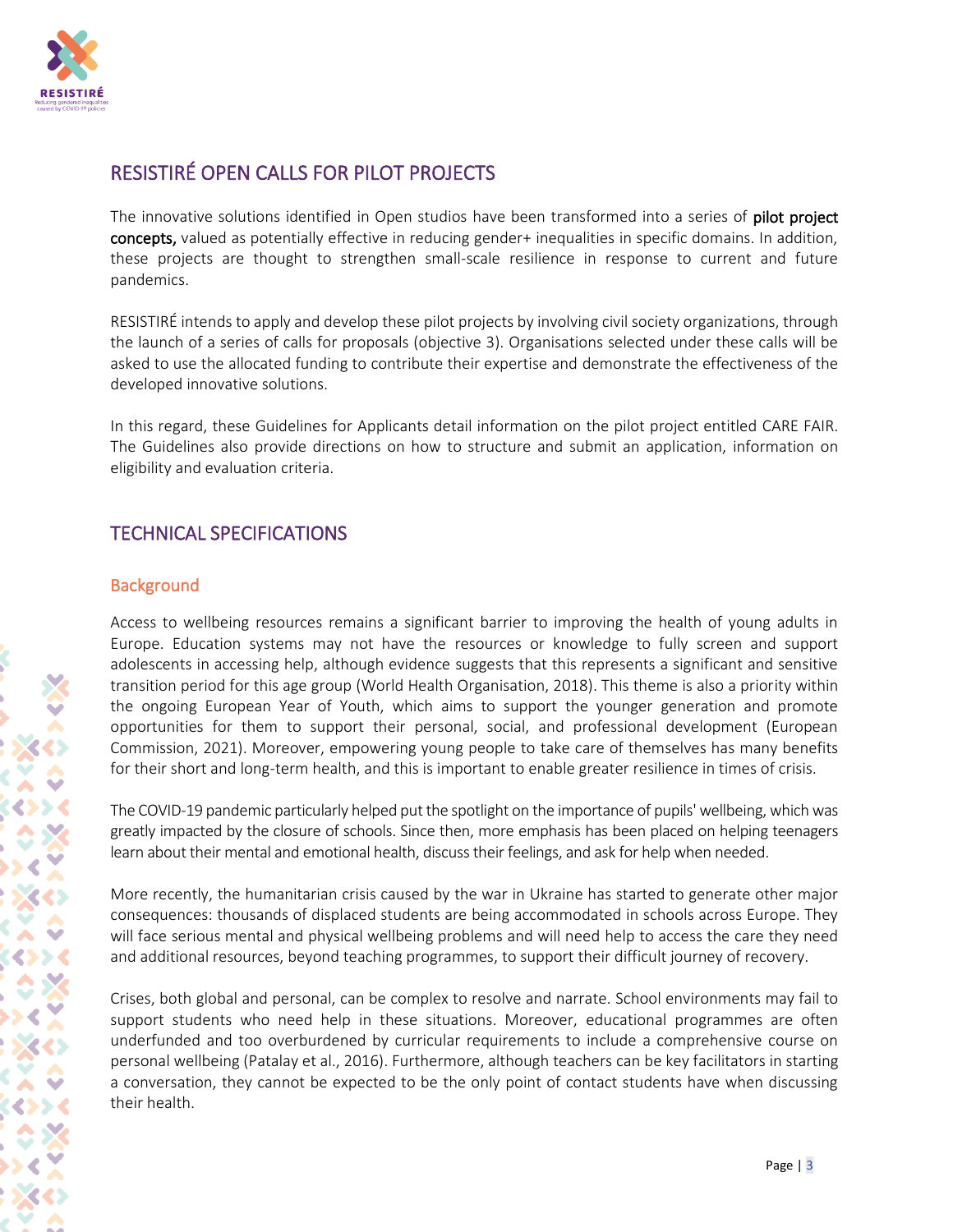

Against this context, this pilot project will aim to reduce the barriers that prevent young adults (aged 15- 18) from accessing support services for their wellbeing, including, but not limited to, mental, emotional, psychological, sexual, reproductive, social and community health.

To this purpose, the project will develop and implement a "Care Fair", thematic event set up as a fair, consisting of stands, workshops, lectures and other appropriate activities aimed at sharing information about wellbeing, and access to help. The event will be aimed at secondary school students<sup>7</sup>. It will take place in one or more selected schools. A core element of the Care Fair pilot will be the inclusion and active involvement of students at all stages of the project, including the choice of the topics to be covered, the organisation of the event, and the evaluation of the project.

## Description of the pilot project

*"There is always a better story than the better story."<sup>8</sup>* (Dina Georgis, 2013)

## Objective(s) of the pilot project

The overall objective of this pilot project is to empower young adults (15 to 18 years-old) to take ownership of their wellbeing, including but not limited to mental, emotional, psychological, sexual, reproductive, social, community health.

By connecting students with organizations/NGOs/experts active in the context of wellbeing, they will gain a better understanding of the resources available to them and their access rights. Having had a first informal contact at the fair, will reduce the barrier to seek help or to start taking preventive measures.

More specifically, the pilot project will aim to:

- Raise awareness among the student population about the importance of a holistic understanding of wellbeing
- Expand access to knowledge and resources for prevention, care, and self-care among students
- Foster a dialogue about these issues among students and within their institution
- Give students the possibility to actively engage in the implementation of a project, outside the teaching programme.

 $<sup>7</sup>$  The project is addressing students in the 15-18 years range, generally but not univocally corresponding to the secondary school segment in</sup> the education cycle, which is therefore to be considered just indicative.

<sup>&</sup>lt;sup>8</sup> Georgis, Dina. (2013). The Better Story: Queer Affects from the Middle East. Albany: State University of New York Press.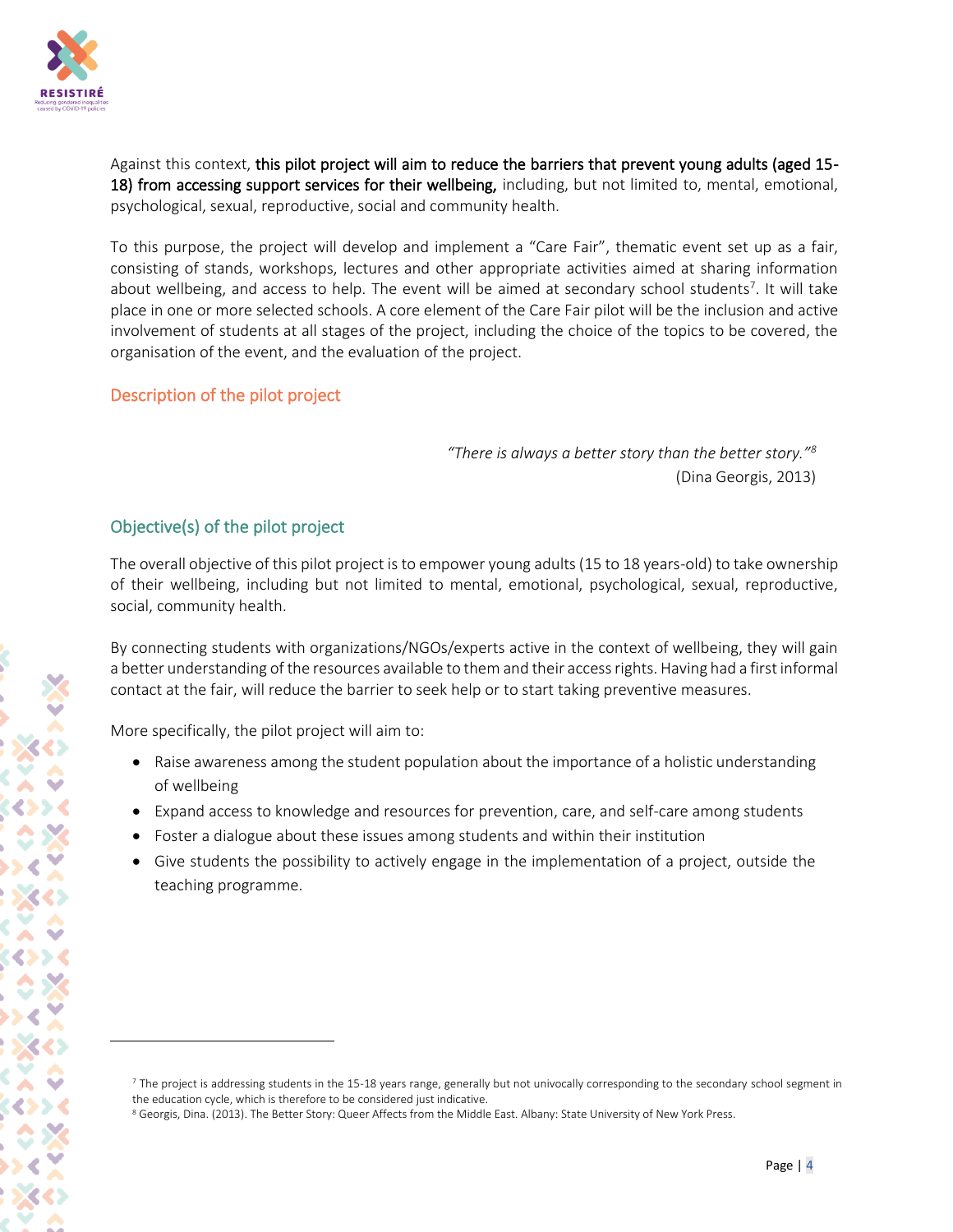

## Expected tasks

The specific tasks that the applicant organisation is expected to perform are briefly described below.

## Task 1 – Preliminary planning of the event with the host school(s)

This task will involve meetings with the school(s) board(s) to assess the formal, administrative, and planning aspects to be addressed in view of organising the Care Fair.

Although the event could be carried out in one location, the participation of several schools (and their students) is welcomed.

## Task 2 – Launch and Implementation of a promotional campaign

This task will consist in preparing, launching, and implementing a promotional campaign to raise awareness on the project and ensure sufficient attendance to the Care Fair event. Student population and school community(ies) will be addressed through well-planned off- and on-line activities, including social media campaigns on adequate channels (Instagram, Tik Tok, Snapchat, Twitter, LinkedIn,...), posters, goodies.

## Task 3 – Development of activities aimed at student involvement and co-designing of the event contents

This task will focus on identifying relevant topics (concrete needs and knowledge gaps related to students' wellbeing) and formats suitable for the selected school(s). The co-design could take place through in-person meetings between students and organizations/NGOs/experts. It could also take the form of a survey, an open plenary discussion, or another pertinent activity.

This assignment will also serve as a first approach to meet and identify, among the students, possible volunteer collaborators for the organisation of the event. If possible, some of them could also be involved through the assignment of various internship positions, after recruitment.

Following the specific objectives of RESISTIRÉ, applicant is invited to also have a focus on hard-to-reach groups and less advantaged students.

## Task 4 – Recruiting of participants according to students' specific needs and gaps expressed in the previous task

After the identification of the relevant topics and formats, this task will allow the definition of a comprehensive panel of organizations/NGOs/experts to be involved, and the finalisation of a content programme that is diverse, complex, participatory, and open-ended.

## Task 5 – Implementing the Care Fair focusing on a variety of topics related to the wellbeing of students

The focus of the event's activities will be created in relation to the empowerment of students through the acquisition of relevant information on prevention and coping strategies, as well as giving them the opportunity to discuss topics related to their wellbeing.

The event will be a combination of sharing information stands, combined workshops, lectures, and other relevant activities, from which students can choose according to their preferences.

The Care Fair may take place over one or more days, and be organised across multiple schools. Applicant organisations are free to make such decisions depending on what they and the host school(s) consider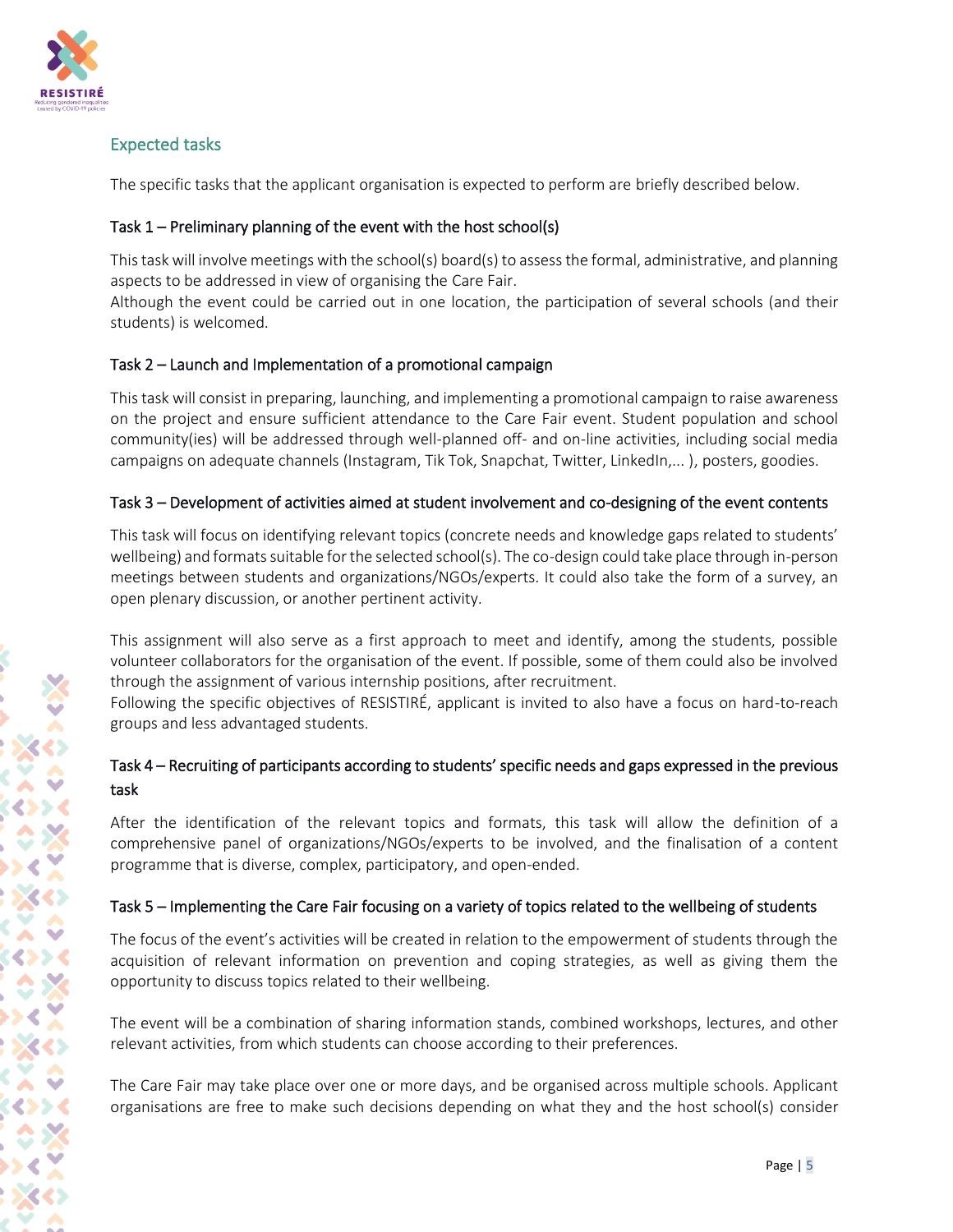

appropriate and in line with the scope of their proposal.

Moreover, in order to maximise student participation, the event should be held mainly during school hours, in accordance with curricular activities.

#### Task 6 – Setting up and carrying out appropriate target group-centred evaluation and final reporting

Following the event, its evaluation will be implemented in the form of an online survey, open plenary discussion, or other relevant activity.

In addition, a final report will be drawn up in cooperation with organizations/NGOs/experts involved and integrate their feedback on the evidence that emerged during the project.

The final report will also summarise findings on:

- 1. needs and knowledge gaps related to students' wellbeing identified
- 2. figures related to the participation to the event
- 3. result of the target group-centred evaluation.

Both as part of the evaluation and within the final report, data on gender, sexual identity, nationality, ethnicity, socio-economic status, disability and other relevant grounds of inequality will possibly be highlighted.

#### Cross-cutting principles

The suggested approach for the Care Fair project will be based on the following principles.

- Participation and ownership. The applicant must ensure a high level of participation of students. Rather than being passive recipients of frontally presented information, the Care Fair project willseek to involve them in as many tasks as possible and approach them as active agents of the event.
- Diversity and inclusiveness. The project will promote diversity both in terms of the topics covered and the target group. Following the specific focus of RESISTIRÉ, it is essential that the project addresses the specific needs of students according to their gender, sexual identity, nationality, ethnicity, socioeconomic status, disability and other relevant categories or different life trajectories and promotes the idea of inclusivity.
- Involvement and continuity. The programme will include at least one activity to foster continuity of the project within the school, for example, delivering a plan for schools to replicate a small-scale event in subsequent years, or providing internships for selected student/s with the organizations/NGOs/experts involved in the fair.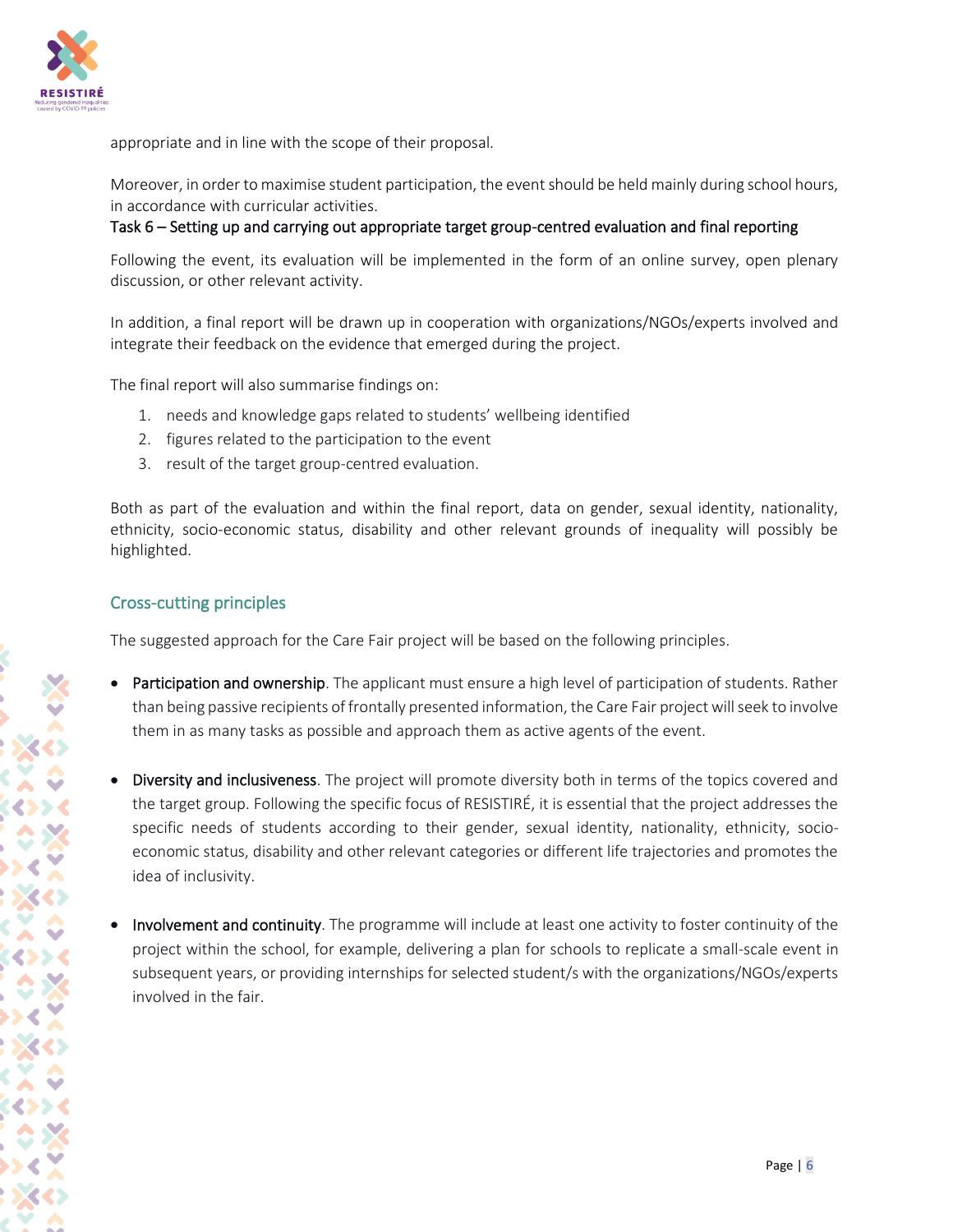

## Required outputs

- 1. A promotional campaign<sup>9</sup> to promote the event and disseminate the project among the targeted student population, documented in a synthetic report (Task 2)
- 2. A final report to be drawn up in cooperation with organizations/NGOs/experts involved in the project (Task 6)

## Territorial scope

It is expected that the successful applicant will develop the project in one of the countries involved in the RESISTIRÉ project (EU27 + Turkey, Serbia, Iceland, and the United Kingdom) except Spain, Austria and Turkey, since applicants from these already received funding to implement the first cycle pilot projects.

Given the current refugee crisis with higher numbers of children and young people fleeing the war in Ukraine and settling in the neighbouring country schools, organisations from the CEE region (Estonia, Latvia, Lithuania, Czech Republic, Slovakia, Hungary, Poland, Slovenia, Romania, Bulgaria, Croatia) are especially welcome to apply.

## Project partnership with host school(s)

It is expected that the lead applicant will involve one or more Secondary school( $s$ )<sup>10</sup>. At the time of the proposal submission, it is sufficient that the applicant provides a brief description of the school(s) intended to be involved, possibly accompanied by letters of intent. Subsequently, if selected, the applicant organisation will have to submit a formalised agreement with the school(s) prior to the signing of the Grant Agreement, under penalty of exclusion from the project.

Participation of schools in disadvantaged areas and/or schools welcoming young Ukrainian refugees is particularly welcome under this project.

## Timeframe of the project

The pilot project will start in September 2022 and the foreseen end is April 2023. An example of a general work schedule for the implementation of the project could be organised as follows.

- Months 1
	- o Task 1 Preliminary planning of the event together with the host school and development of activities aimed at student involvement
	- o Task 2 Preparation of the promotional campaign

<sup>&</sup>lt;sup>9</sup> The campaign's content will include full acknowledgement of the RESISTIRÉ project and link to the outputs on the RESISTIRÉ website

<sup>&</sup>lt;sup>10</sup> The project is addressing students in the 15-18 years range, generally but not univocally corresponding to the secondary school segment in the education cycle, which is therefore to be considered just indicative.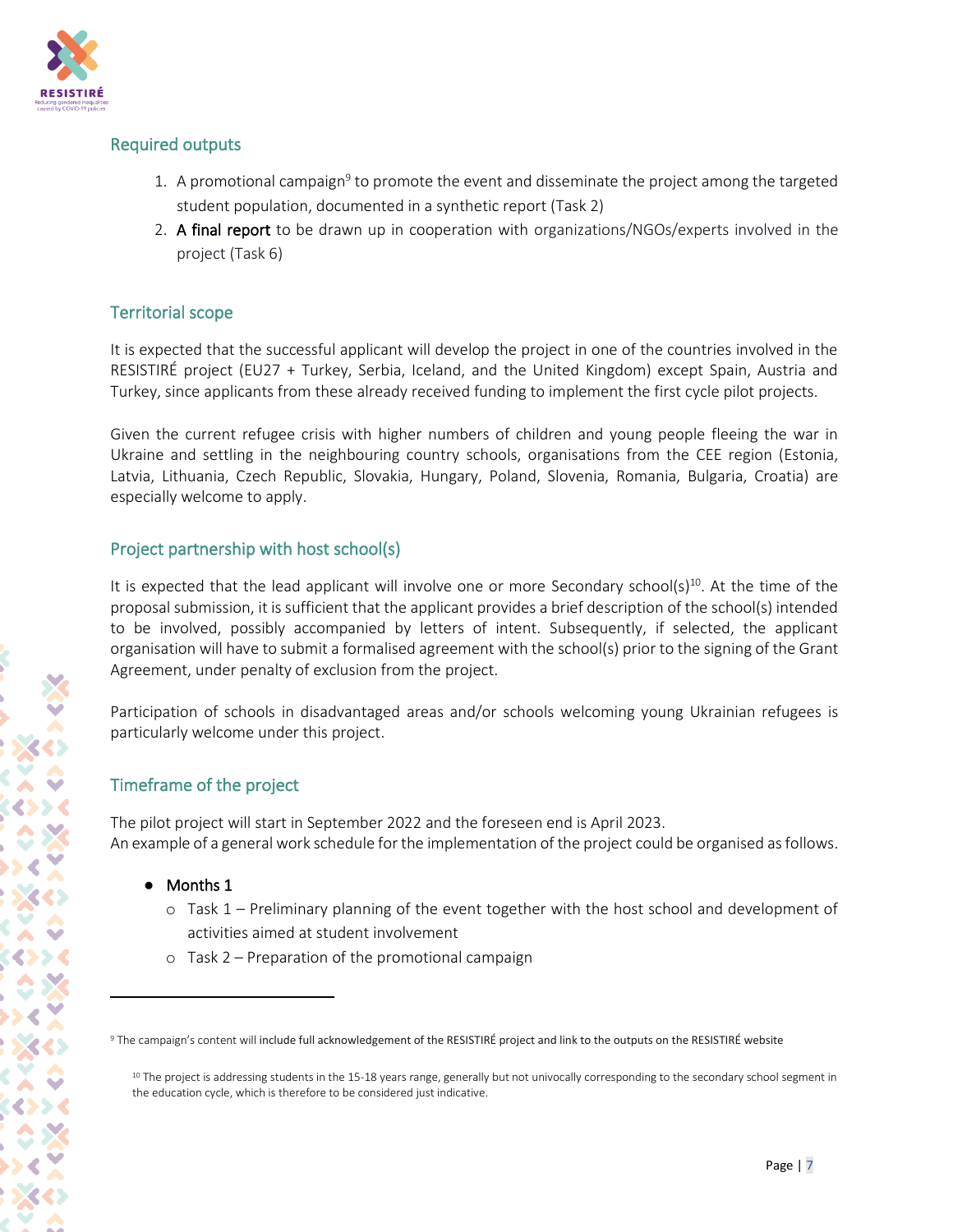

#### ● Months 2 and 3

- o Task 2 Launch of the promotional campaign
- $\circ$  Task 3 Co-design with students and experts of the event plan and contents, identifying relevant topics and formats suitable for the selected school(s)

#### • Months 4 and 5

- o Task 4 Definition of a comprehensive panel of organizations/NGOs/experts to be involved
- o Task 3 Finalisation of the co-designed activities, release of the event contents, including relevant topics and formats.
- o Task 2 Dissemination through a promotional campaign
- Months 6
	- o Task 5 Implementing the Care Fair
	- o Task 2 Dissemination through a promotional campaign
- Months 7 and 8
	- o Task 6 Setting up and carrying out appropriate target group-centred evaluation and reporting
	- o Task 2 Dissemination through a promotional campaign

Based on this example, applicants will provide a detailed work schedule, tailored to the activities in their proposal.

## Risks and how to mitigate them

Alongside the risks listed below, the selected organisation can identify and point to others during the project and provide relevant mitigation strategies where possible.

Risks:

- Topics related to wellbeing may be sensitive, and the privacy of students is a priority within the context of the project. A fair with topic-specific stands could expose information about students interested in a stand which could possibly have negative outcomes for their relationships in class and discourage them to seek help. To mitigate this, the organization of the fair could aim to actively involve all participants by proposing plenary lectures on each topic, to lower the barriers to access as well as help anonymize the identity of those seeking help.
- Cultural differences between different countries as well as different school contexts may have a strong impact on the information that is allowed to share with students. The concerns of conservative institutions interested to collaborate should be considered, but they also should not compromise or hinder the information presented to the students. To avoid this, the organization of the fair should be done in close collaboration both with the school board as well as with student representatives, who should have a say in the type of information which is presented to them.
- While a fair fosters active and tailored participation to the topics at hand, it may also prove to be ineffective in engaging students not actively interested who might miss important information for their wellbeing. The fair must encourage student involvement in the organisation of the event and offer them activities that reflect their concrete needs and knowledge gaps related to wellbeing. If possible, the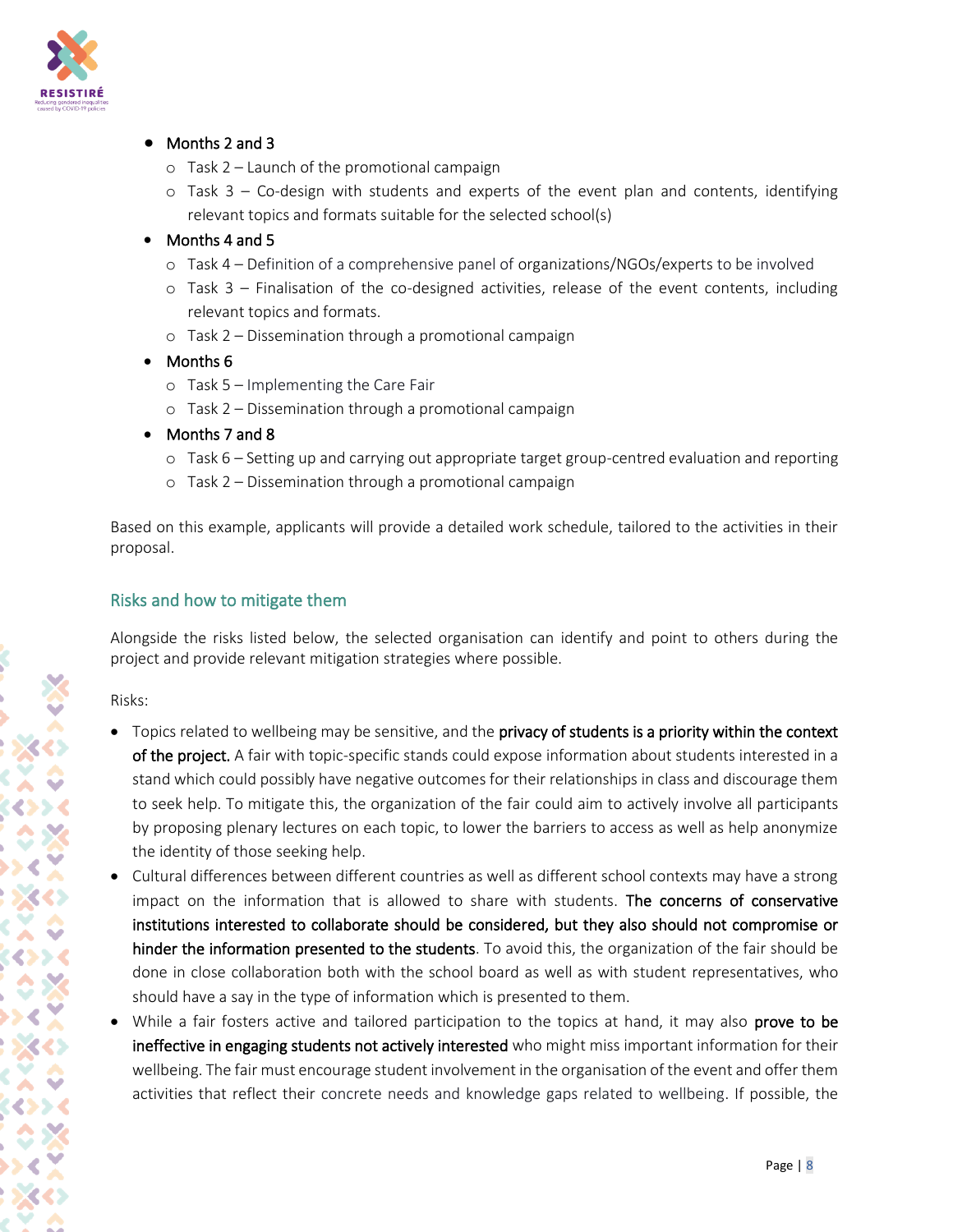

applicant could also foresee internships programmes with the organizations/ NGOs/experts involved in the project, fostering an interest in activism, and offering students a way to move closer to these topics.

## WHO CAN APPLY AND WHAT EXPERTISE IS REQUIRED

Eligible applicants are non-governmental organizations or associations from civil society involved in the field of wellbeing, ideally with a focus on young people and teenagers. Student associations from higher education are eligible, as well.

Applicants are expected to have collaborations established with school(s) as well as with other entities that might contribute to developing the thematic, including other relevant non-governmental organizations, associations from civil society, and individual experts.

Under this call, applicants are required to have documented and proven experience in the following areas:

- Excellent knowledge of wellbeing issues, including but not limited to, mental, emotional, psychological, sexual, reproductive, social, community (please see the Application Form for details)
- Proven experience in ongoing or completed projects carried out with schools or in the organisation of events similar to this call
- Proven experience in project design and all aspects of project management (e.g., planning, budgeting, reporting)
- Good command of the English language to ensure the cooperation with members of the RESISTIRÉ consortium.

## HOW TO APPLY

To apply for this call, organisations are invited to use the Application Form for Technical Proposals available on the RESISTIRÉ website.

Applications should be submitted no later than the 4 July 2022 at 5 p.m. CET.

Applications must be submitted in English.

## EVALUATION PROCESS

Financial support will be awarded to successful applicants following an open and transparent selection process based on the assessment by a panel of researchers and experts from the RESISTIRÉ consortium.

The basic guarantees of transparency are in the application of the following:

- Selection criteria publicly disclosed as part of this call (see below)
- A two-stage selection process through equitable, written assessment of applications against the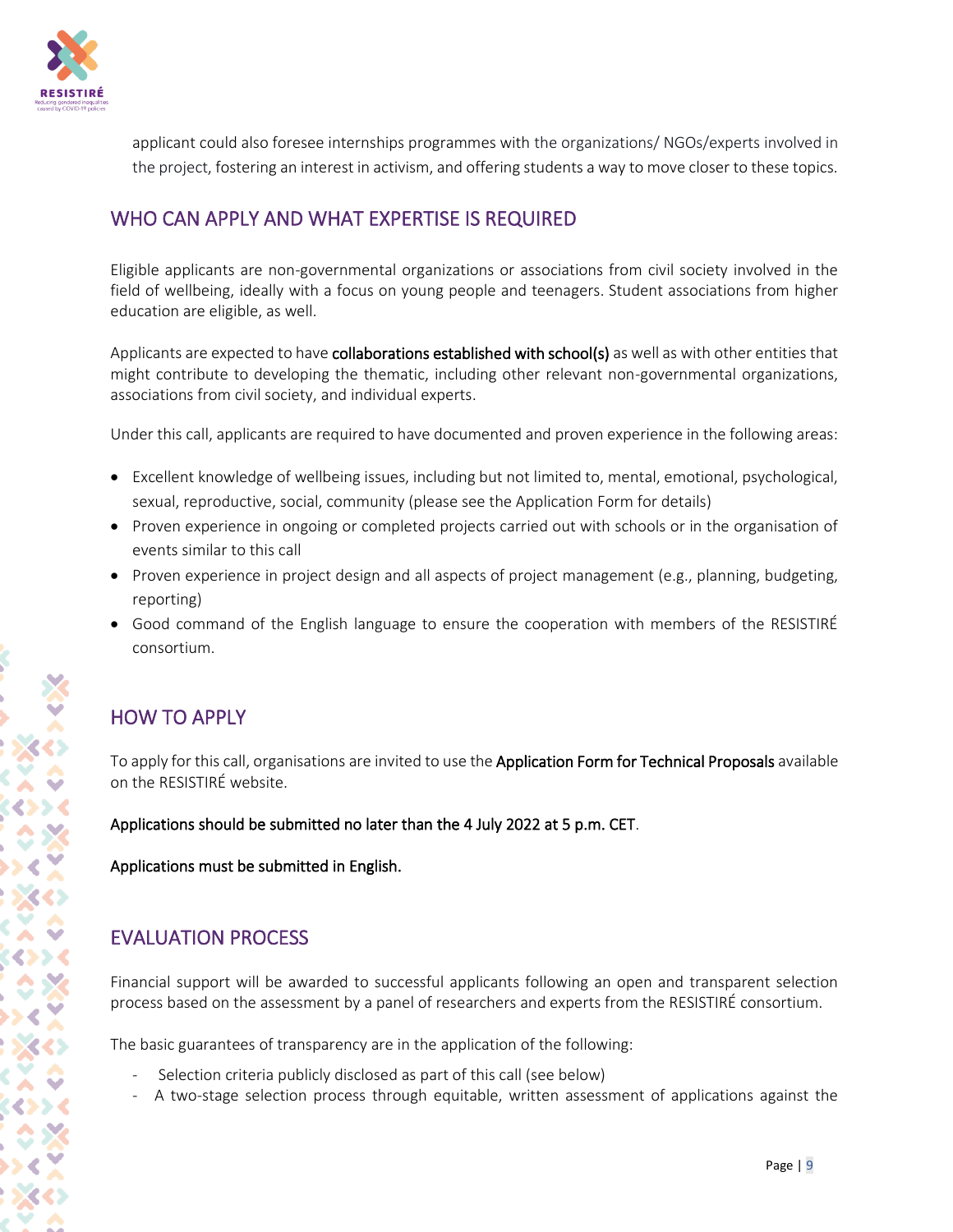

relevant selection criteria, complemented by an online Q&A session with shortlisted organisations.

The main evaluation criteria will be related to:

- a. Alignment with the RESISTIRÉ objectives and conceptual framework
- b. Alignment with the pilot project objectives
- c. Conformity with the expected outcomes
- d. Description of the pilot project innovation
- e. Scalability and replicability
- f. Justification of the proposed budget
- g. Previous experience of the applicant.

For each evaluation criterion, a score from 1 to 5 will be given, except for a) and g), where the score will range from 1 to 10. Following these criteria, the maximum score that can be awarded to proposals will be 45. Proposals scoring below 20 will not be considered eligible for funding.

The three organisations obtaining the highest score will be entered in a shortlist and admitted to the next selection phase. The communication to the shortlisted organisations will be given by email. In case one or more applicants withdraw, those with the higher scores immediately following them will enter the shortlist.

Ultimately, the final selection of one or possibly two successful applicants for the pilot project will be based on written documents, and also complemented by an online Questions & Answer (Q&A) session between the candidates and the RESISTIRÉ jury panel.

## EXTERNAL MONITORING PROCESS

Throughout the project implementation, the candidate will be asked to participate in periodic meetings for the monitoring and evaluation process (to be communicated afterwards).

## BUDGET AVAILABLE AND FINANCIAL CONDITIONS

#### Budget available

Starting with a total available budget of 50,000 euro under this call, it is planned to fund two projects. Therefore, the maximum grant amount for each project will be 25,000 euro.

## Financial Conditions

Funding is provided exclusively to meet the costs incurred by the specific project and may not be used to meet costs on another separate project or activity. Any commitment incurred before the grant starting date or any commitment in excess of the amount awarded is the responsibility of the applicant.

The maximum grant amount set out in the agreed final budget can NOT be exceeded. The maximum grant amount of the application is calculated on the estimated and justified eligible costs submitted by the applicants to implement the pilot project. Only justified eligible costs may be used to determine the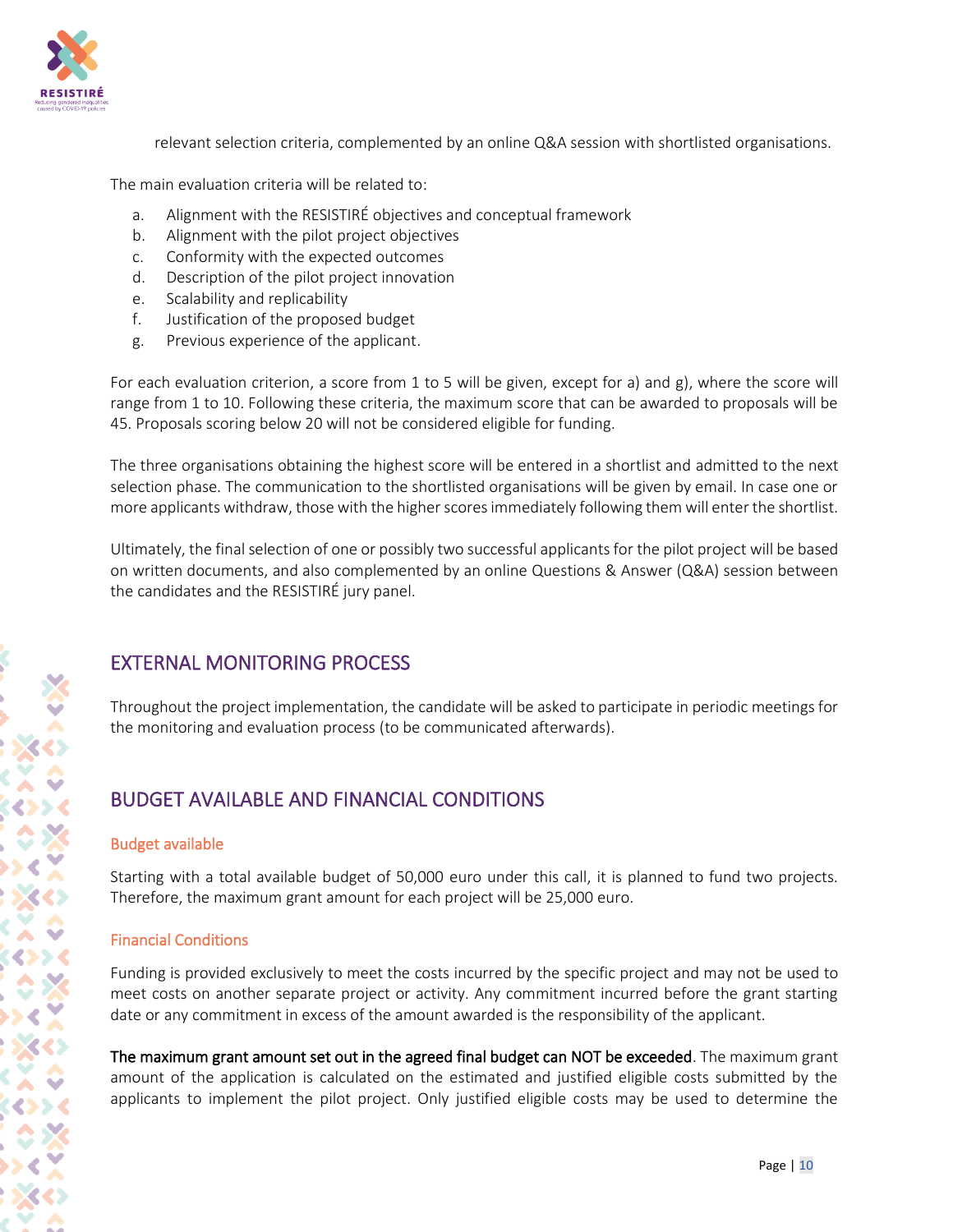

maximum grant amount.

Payment will be limited to the actual costs within the maximum grant amount set out in the agreed final budget. All costs associated with the project must be itemised and fully justified in the appropriate section F. of the Application Form. ESF, on behalf of the RESISTIRÉ project, reserves the right to examine, in detail, all items of expenditure charged to an award.

The main categories of costs which can be funded by this grant are indicated in Annex 1.

All costs should be included in EUROs  $(\epsilon)$ .

## Payment Conditions

The contract will be a lump sum one. The Grant Agreement will be signed with one organisation only, who will exclusively receive payments, according to the following schedule:

- 33% upon signing of the Grant Agreement
- 34% upon finalisation of the co-designed activities and release of the definitive event contents
- 33% upon approval of the final report

## TIMEFRAME OF THE CALL

The timing of the present call for proposals is summarised in the following timetable.

| Launch of the call                          | Wednesday 1 June 2022              |
|---------------------------------------------|------------------------------------|
| Deadline for applications                   | Monday 4 July 2022                 |
| Selection of a shortlist of applicants      | 5 - 11 July 2022                   |
| Communication to the shortlisted applicants | Tuesday 12 July 2022               |
| Online Question and Answer session          | Monday 18 and Tuesday 19 July 2022 |
| Notification to awarded applicants          | Friday 22 July 2022                |
| Signature of the Grant Agreement            | August 2022                        |
| Start date of the Pilot Project             | Thursday 1 September 2022          |

## SUPPORT FOR APPLICANTS

The RESISTIRÉ consortium maintains a frequently asked questions (FAQs) section available on the project website:<https://resistire-project.eu/pilots-faq/>. It will be updated as new questions arise, throughout the duration of the call. The answers that applicants cannot find in the FAQs section can be submitted by contacting [aglietti@knowledge-innovation-org,](mailto:aglietti@knowledge-innovation-org) [marina.cacace@knowledge-innovation.org.](mailto:marina.cacace@knowledge-innovation.org)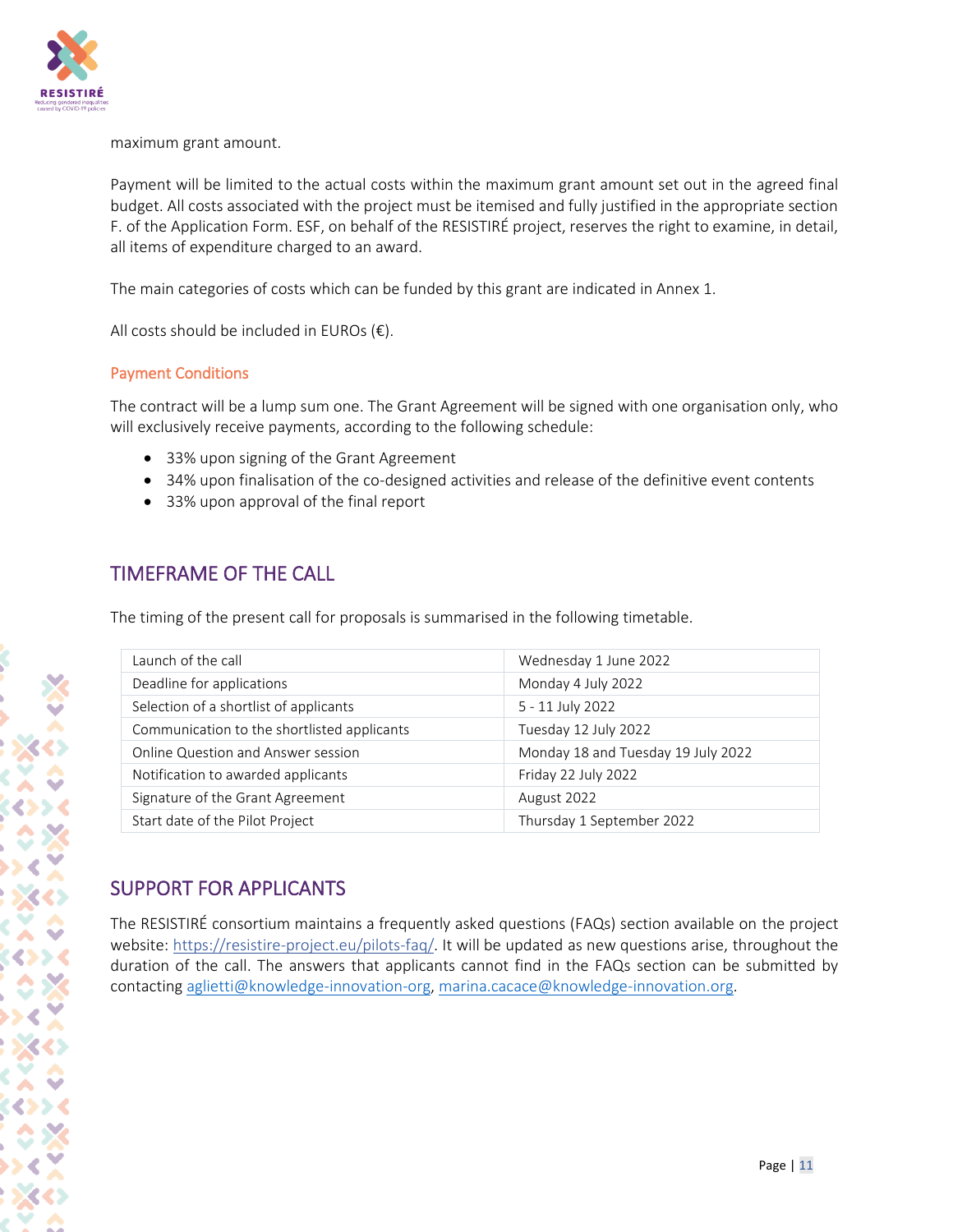

## AWARDING ORGANISATION

#### Administrative duties

The administrative tasks for the selected applicant, including activity reporting and related documents will be provided during the negotiation and contracting phase.

The selected applicant will be requested to sign a Grant Agreement, after providing appropriate documentation to prove the following:

- Legal existence: Deed or Articles of Association (corporate statutes)
- Legal representative: Copy of Power of attorney document (if applicable), National Identity Card
- Tax Agency Documentation to evidence the fulfilment of tax obligations
- Certificate of up-to-date Social Security payments to evidence the fulfilment of obligations
- Financial statements: P&L, Balance sheets (from the previous year). In the case that it is the first year of activity, it will not be asked any further information
- Bank Account information: IBAN & SWIFT code (if applicable).

## Obligations of beneficiaries

Successful applicants formally accept the following conditions in case of being awarded as the beneficiary of the present call:

- Beneficiaries accept their responsibility for the accuracy and veracity of data and documents submitted for proving the fulfilment of the eligibility criteria when submitting their applications
- Beneficiaries will provide documentary evidence proving the provision of services
- Beneficiaries are obliged to store the documents for external audit purposes until January 2026 either on paper or electronic version
- Beneficiaries will make references to public funding from the EU, including suitable logos, and EU flag
- Beneficiaries will include references to the RESISTIRÉ project and specifically show that funding is 100% under European Union's Horizon 2020 Research and Innovation Programme - Grant Agreement No. 101015990
- Beneficiaries will cooperate with and participate in monitoring and evaluation activities on the implemented pilot action that will be carried out by the RESISTIRÉ project team.

If negotiation with the first applicant of the list eventually fails, negotiation will be initiated with the subsequent applicant(s).

After the contract has been signed, a kick-off meeting with the beneficiary organisation will be scheduled to define the detailed planning and work plan of the pilot project implementation, as well as obligations connected to monitoring and evaluation from the RESISTIRÉ project.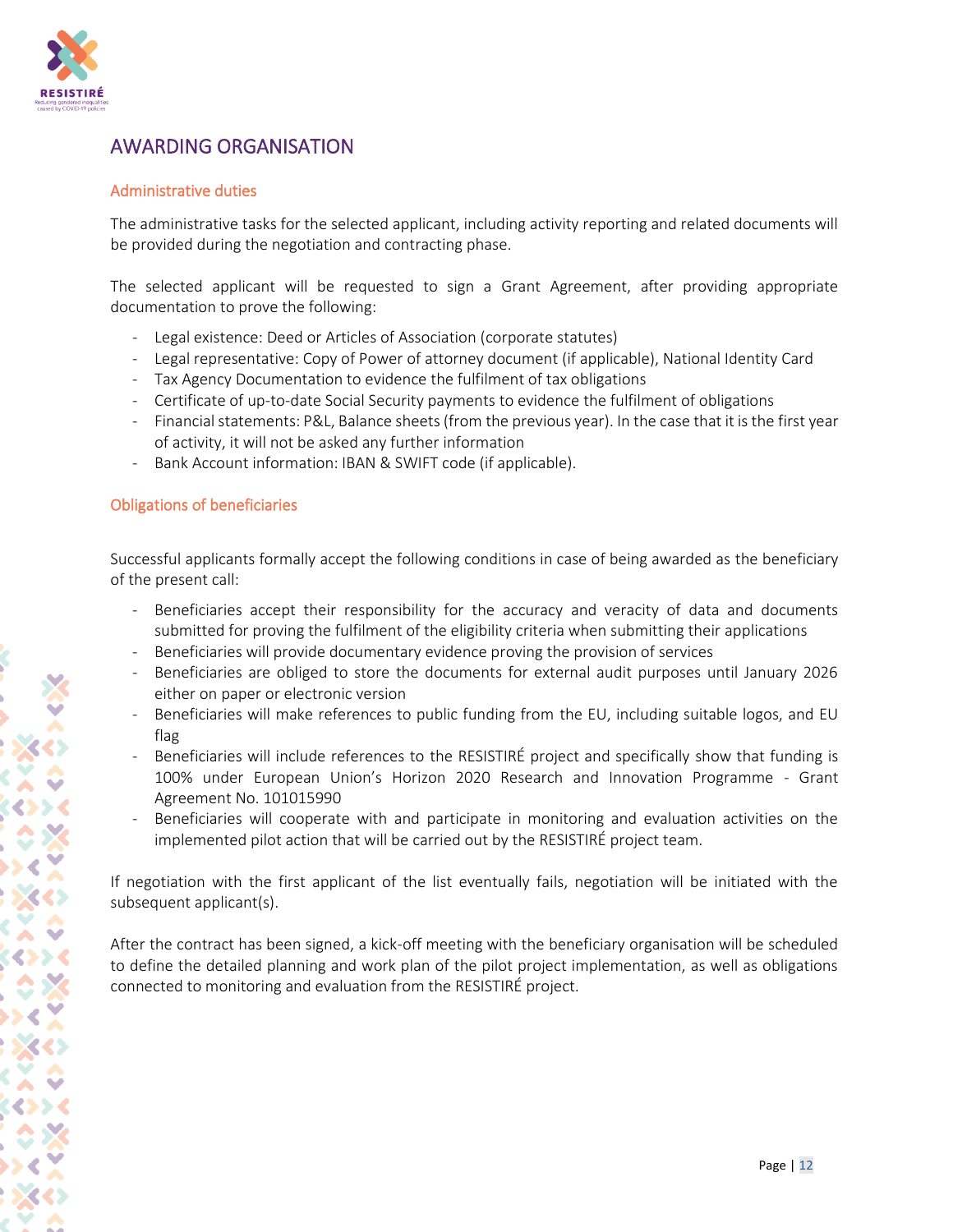

## ANNEX 1

## FUNDED COST CATEGORIES

## 1) Directly Incurred Costs

'Eligible costs' are costs that meet the following criteria.

(i) for actual costs:

- 1. they must be actually incurred by the applicant or their partner organisations;
- 2. they must be incurred during the pilot project period,
- 3. they must be incurred in connection with the selected project and necessary for its implementation;
- 4. they must be identifiable and verifiable, in particular, recorded in the applicants' accounts in accordance with the accounting standards applicable in the country where the project is implemented and with the applicant's usual cost accounting practices;
- 5. they must comply with the applicable national law on taxes, labour and social security, and
- 6. they must be reasonable, justified, and must comply with the principle of sound financial management, in particular regarding economy and efficiency.

(ii) for unit costs:

- 1. they must be calculated in consistency with the applicants' usual practice, by dividing the full annual cost by the total number of productive units and
- 2. the number of actual units must comply with the following conditions:
- a. the units must be actually used or produced during the project period;
- b. the units must be necessary for implementing the action or produced by it; and
- c. the number of units must be identifiable and verifiable, in particular supported by records and documentation.

## Direct Personnel costs

Payroll costs for staff, full or part-time, who will work on the project during the life of the project e.g. employees in local organisations, and/or individuals, and/or other actors in charge of the programme implementation.

In particular, this includes:

- − costs for employees (or equivalent)
- − costs for individuals working under a direct contract
- − costs for beneficiaries that are individuals without salary.

Personnel costs are eligible if they are related to personnel working for the beneficiary under an employment contract or equivalent appointing act, and assigned to the action. Their cost is limited to the share of their time spent on the project.